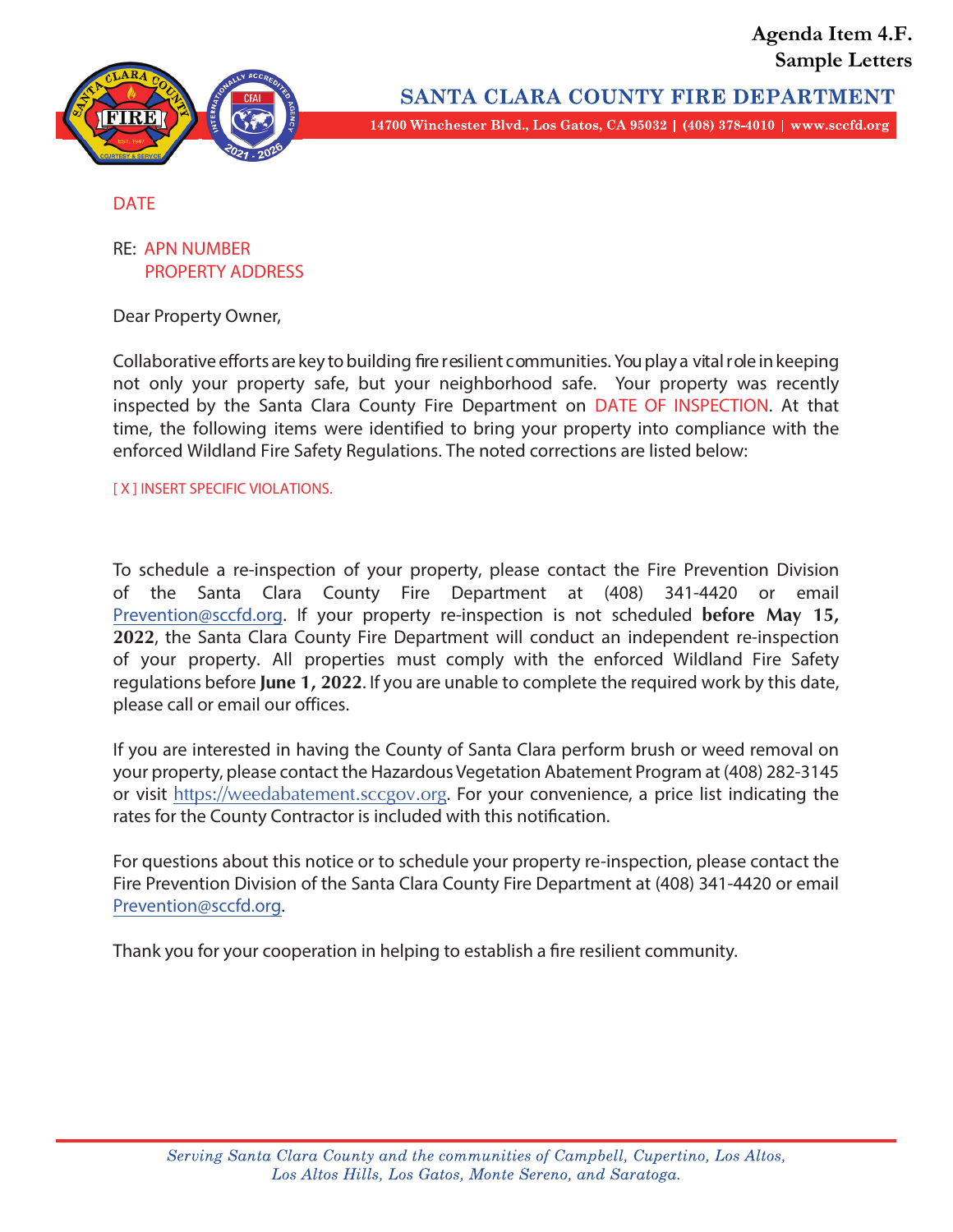

# **2022 SANTA CLARA COUNTY CONTRACTOR WEED ABATEMENT PRICE LIST**

Santa Clara County Hazardous Vegetation/Weed Abatement Program Phone: 408.282.3145 Website: https://weedabatement.sccgov.org

### **A) DISC WORK\***

| <b>PARCEL SIZE:</b>       |          |          | 1st Disc $+$ 2nd Disc $=$ Total Discs |
|---------------------------|----------|----------|---------------------------------------|
| $0 - 12,500$ sq. ft.      | \$412.39 | \$165.79 | \$578.18                              |
| $12,501 - 43,560$ sq. ft. | \$412.39 | \$165.79 | \$578.18                              |
| Larger than 1 Acre        | \$299.56 | \$146.30 | \$445.86 (Per Acre)                   |

\* It is required that parcels be disced twice a year. The cost for the first discing is higher due to additional work normally required during the first discing.

| <b>B) HANDWORK</b>        | \$5.57 PER 100 Square Feet (SF)                                       |
|---------------------------|-----------------------------------------------------------------------|
| C) FLAIL<br><b>MOWING</b> | 6 Foot Mower \$7.11 PER 1,000 SF<br>12 Foot Mower \$7.11 PER 1,000 SF |
| <b>D) LOADER WORK</b>     | \$170.40 PER HOUR                                                     |
| E) DUMP TRUCK             | \$157.29 PER HOUR                                                     |
| <b>F) BRUSH WORK</b>      | \$5.32 PER 100 SF                                                     |
| <b>G) DEBRIS REMOVAL</b>  | \$58.52 PER HOUR                                                      |
| H) DUMP FEE               | $100\%$                                                               |

(Added to orders with debris removal at 100% of the dump site charge)

**This program does not offer herbicide application as a method of abatement.**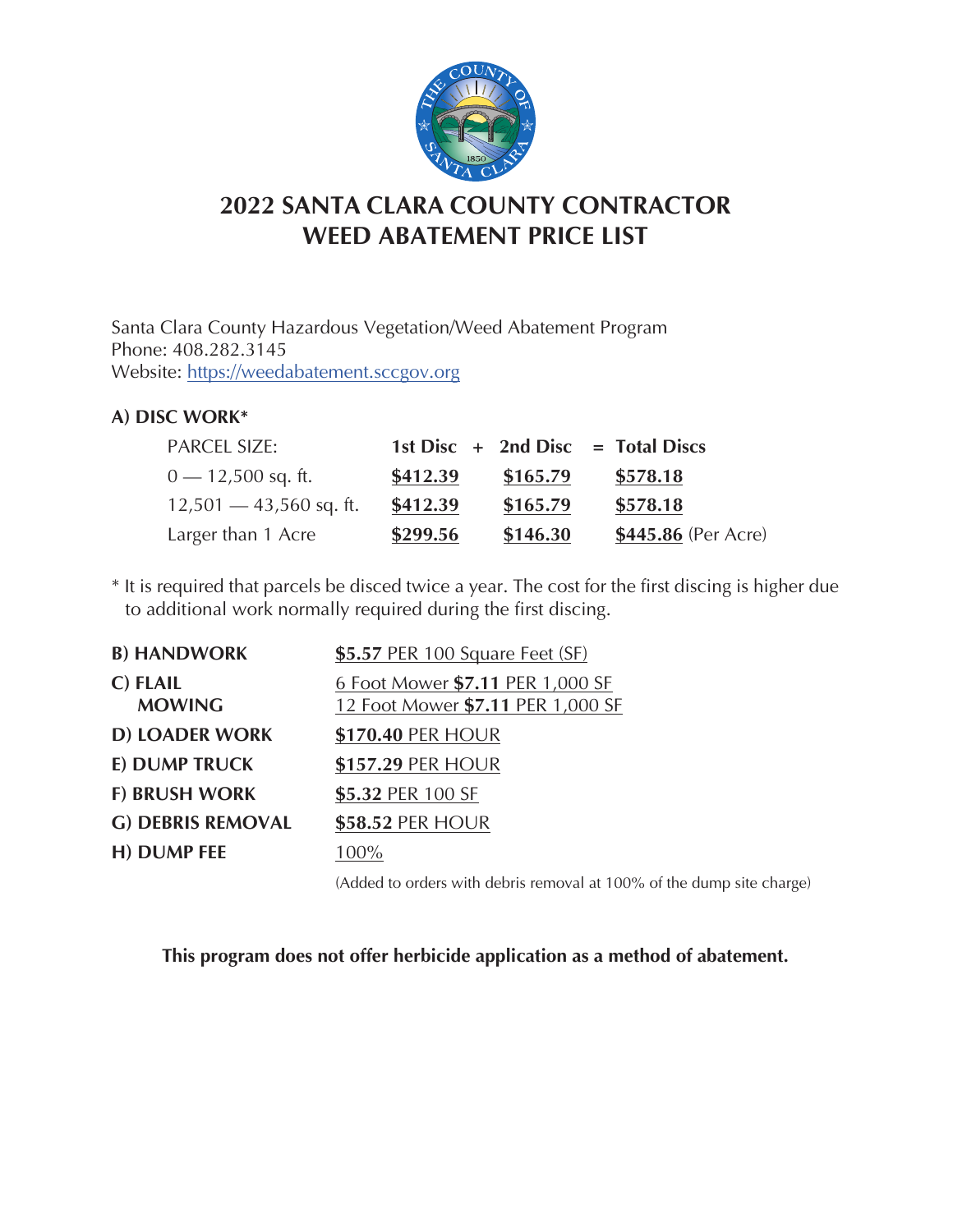February 28, 2022

<<Owner Name>> <<Owner Address>> <<Owner City>>, <<Owner State>> <<Owner ZIP Code>>

 $RF: < >$ <<Property Address>>

Dear Property Owner,

The Santa Clara County Fire Department continues to focus on preparing residents and the community for the threat of wildfire. This year, the fire department will be hosting several informative wildfire preparedness webinars with special presentations about Zonehaven, a powerful new tool to manage evacuations. Please see the enclosed flyer for more information.

Defensible space is essential to improve your home's chance of surviving a wildfire. Defensible space is the buffer created around a structure when combustible vegetation is removed or reduced. This buffer is needed to slow or stop the spread of wildfire and can also protect your home from catching fire.

Your property requires a defensible space of **30 feet** around all structures as required by the Town of Los Altos Hills Municipal Code 4-2.116. Please see the specific Fire Hazard Abatement Requirements (A-I) below:

#### **Los Altos Hills Municipal Code – Fire Hazard Abatement Requirements (Items A-I)**

- A. Create **30 feet** of defensible space around the home. To accomplish this, you must clear all flammable vegetation and other combustible growth a **minimum of 30 feet** around structures.
- B. Remove the portion of any tree which extends within 10 feet of the outlet of any chimney.
- C. Maintain all trees adjacent to or overhanging any building, trees must be free of dead wood.
- D. Remove pine needles, leaves, and other dead vegetation from roofs, eaves and rain gutters.
- E. Remove flammable vegetation a minimum of 10 feet around liquefied petroleum gas tanks/containers.
- F. Remove all non-fire-resistive vegetation a minimum of 10 feet on each side of a fire apparatus access road or driveway.
- G. Cover chimney outlets or flues with a 1/2" mesh spark arrester.
- H. Post a clearly visible house address, using at least 4" high numbers, for easy identification. For homes located more than 50 feet from the street, post address numbers at the driveway entrance.
- I. Store woodpiles a minimum of 30 feet from structures and clear 15 feet above all stored fuels (e.g. woodpiles, lumber, scrap, etc.)

#### **Additional Safety Recommendations**

- Create and maintain a 0 to 5 feet noncombustible zone around all structures, including decks.
- Trees 18 feet or taller should be limbed up 6 feet from the ground. Provide additional vertical clearance when trees have vegetation beneath them.
- Clear vegetation & other combustible material from underneath decks; enclose elevated decks with fire-resistive materials. May require a permit, visit www.LosAltosHills.ca.gov or call 650.941.7222.

<<APN>> <<TRA>> <<ZoneID>>/<<AccessKey>>



<<Owner Name>> <<Owner Address>> <<Owner City>>, <<Owner State>> <<Owner ZIP Code>>

> **SANTA CLARA COUNTY FIRE DEPARTMENT ATTN: FIRE PREVENTION DIVISION 14700 WINCHESTER BOULEVARD LOS GATOS, CA 95032-1818**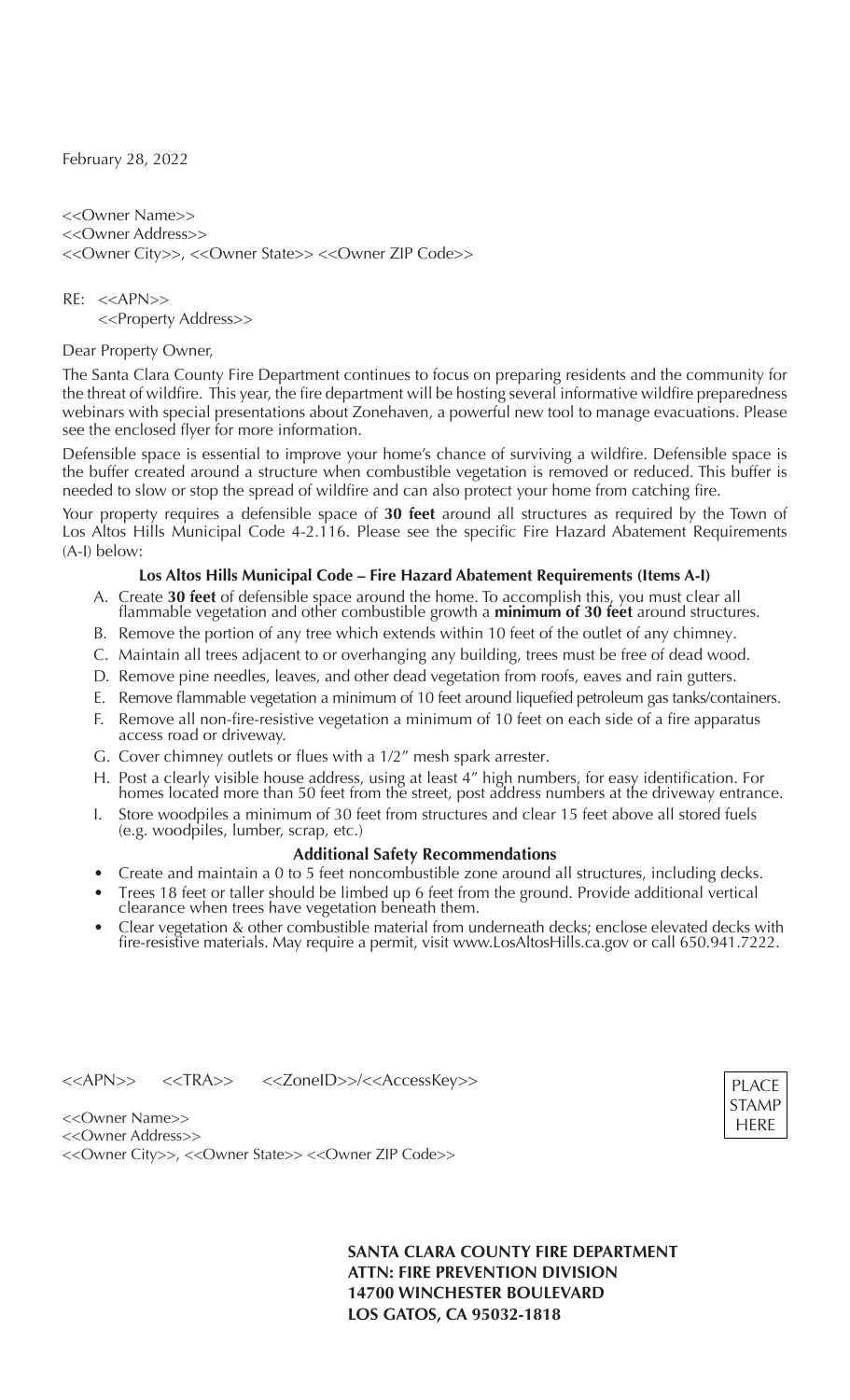#### **Owner Responsibilities:**

- 1. You have the option to complete the required work yourself, or hire your own contractor, or you may elect to schedule the authorized contractor to perform the work. If you choose to have the authorized contractor perform the work, the charges will appear on your next property tax bill.
- 2. Please either scan the QR Code below **OR** complete and return the attached information card to report the current status of your property before April 1, 2022.

Please note, the Los Altos Hills County Fire District operates a yard waste disposal event at no charge to residents on the 3rd Saturday of each month at Foothill College. For more information, call 650.947.4994 or visit www.greenwaste.com. The Los Altos Hills County Fire District also offers a brush chipping service for properties located within the Fire District. For more information, visit www.lahcfd.org or call 650.949.1044.

#### **Inspection Schedule:**

*On April 1, 2022,* Santa Clara County Fire Department will begin conducting property inspections. Property owners not in compliance will be notified of what work needs to be completed to comply with the Enforced Safety Regulations. Please contact us if you are unable to complete the required work due to late season rains or other special circumstance.

*On June 1, 2022,* we will begin conducting re-inspections of the properties that were out of compliance at the time of the first property inspection. Properties must comply with the Fire Hazard Abatement Requirements (Items A - F) otherwise the compliance work will be completed by the appropriate governmental entity and/ or its contractor and the charges for this service will appear on your next property tax bill.

If you have questions regarding the safety compliance of your property, or you would like to schedule a courtesy property inspection, please contact the Fire Prevention Division at 408.378.4010.

Sincerely,

Hector R. Estrada, Deputy Chief Fire Prevention Division

#### **Choose ONE:**

- 1. Scan the QR code below with a smartphone camera to submit your response online *OR*
- 2. Complete and mail the attached information card below.

## Option 1 **- Respond Online**

Evacuation Zone ID: <<<**ZoneID>>>** 

**Private Access Key:**  $\leq$  AccessKey>>  $\blacksquare$  **Or** visit: bit.ly/WUIresponse2022



#### Option 2 **- Respond by Mail**

**I have received the annual Los Altos Hills Municipal Code Fire Hazard Abatement letter related to flammable vegetation abatement. The current status of my property is as follows:**

- □ I have inspected my property for flammable vegetation clearance and believe it complies with the Enforced Safety Regulations. I understand that an inspection of my property may be conducted to verify compliance.
- □ I will remove flammable vegetation around all structures on my property in accordance with the Enforced Safety Regulations no later than June 1, 2022. I understand that if the required work is not completed, the authorized contractor may complete the work and the charges will appear on my next property tax bill.
- □ I authorize the designated contractor to enter my property and clear all flammable vegetation to comply with the Enforced Safety Regulations. I understand the charges to complete this work will appear on my next property tax bill.
- □ I would like to schedule a courtesy inspection of my property with the Santa Clara County Fire Department for recommendations of the work needed to comply with the Enforced Safety Regulations.
- $\square$  I am no longer the owner of this property.

 $\Box$  There are no structures on this property.

| Name (print clearly): | <b>Date:</b> |  |
|-----------------------|--------------|--|
| Phone: (              | Email:       |  |